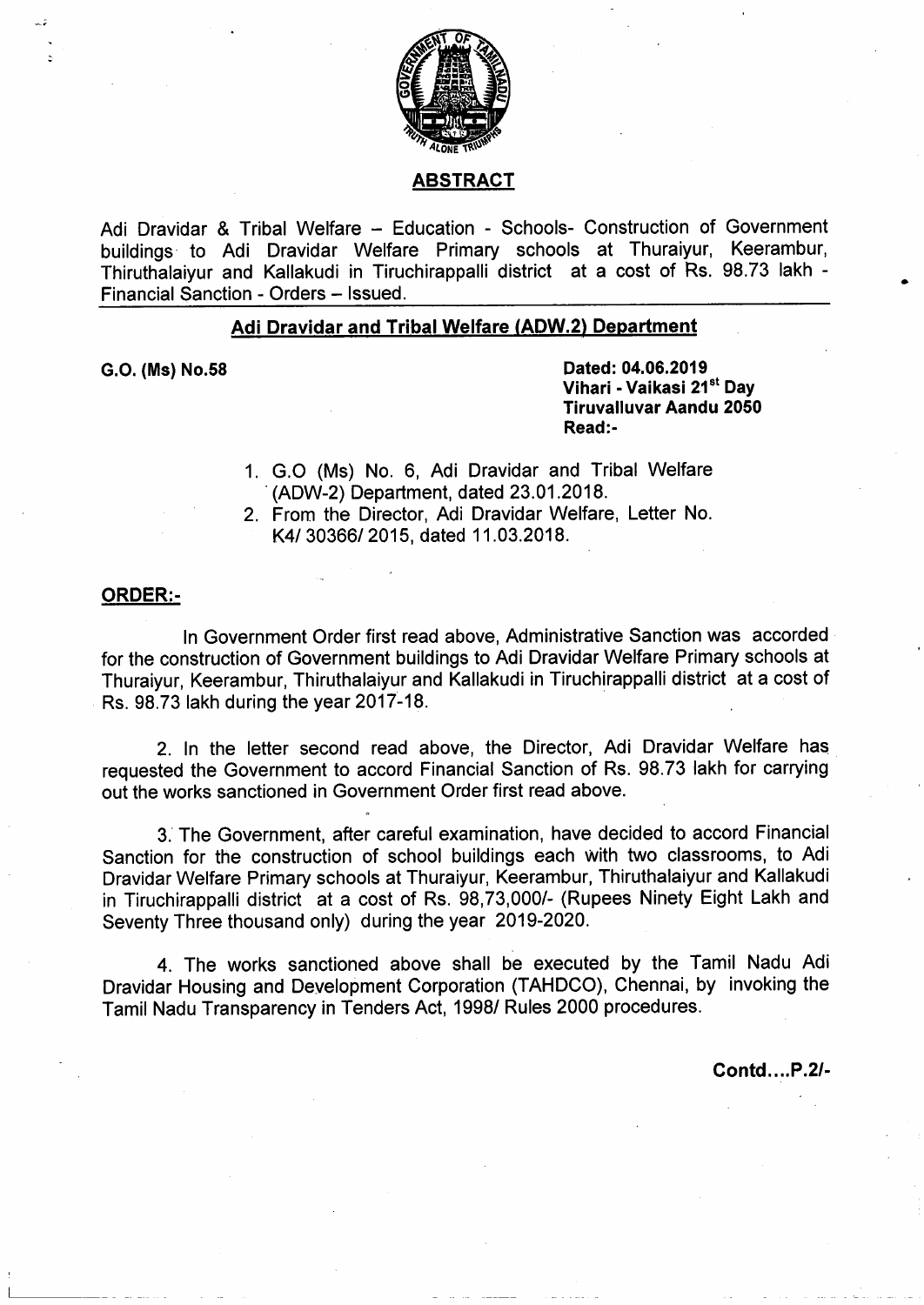5. The expenditure sanctioned in para-3 above shall be debited to the following head of account:-

"4225 Capital outlay on welfare of Scheduled Castes, Scheduled Tribes, other Backward Classes and Minorities — <sup>01</sup> Welfare of Scheduled Castes — 277 Education — State's Expenditure - JB Construction of Adi- Dravidar Welfare School Buildings - 416 Major works -01 Major works.

(IFHRMS DPC 4225 01 277 JB 416 O1 )

(Old DPC. - 4225 01 277 JB 1601 )"

6. The Director, Adi Dravidar Welfare is authorized to draw and release the amount to TAHDCO to execute the works sanctioned in para-3 above. The amount sanctioned in para -3 above shall not be paid in cash but shall be credited to the following head of account by Contra credit:-

"K-Deposits and Advances (b) Deposits not bearing interest — 8443 00 - Civil Deposits -800-Other Deposits - BY - Deposits of Tamil Nadu Adi Dravidar Housing and Development Corporation (TAHDCO)

(DPC 8443 00 800 BY 0004) (Outgo) (DPC 8443 00 800 BY 000G) (Receipts) "

7. The Director, Adi Dravidar Welfare, shall chart out a time schedule in consultation with the Managing Director, TAHDCO for execution of the above work and send the details of the progress to the Government.

8. The Government also direct the Managing Director, TAHDCO to closely monitor and take up follow up action with regard to quality and timely completion of work as per the schedule. The Managing Director, TAHDCO is also directed to ensure that the above works are not included / undertaken in any other schemes before finalising the tenders.

9. An amount of Rs. 98.73 lakh will be provided in RE/FMA 2019-20, however, this expenditure shall be brought to the notice of the Legislature by Specific Inclusion in the Supplementary Estimate 2019-20. Pending provision of such funds, the Director, Adi Dravidar Welfare is authorized to draw and disburse the amount authorized in Para- 3 above. He is also directed to include this item of expenditure while sending the budget proposal for RE/FMA 2019-20 and also send necessary draft explanatory note for<br>inclusion of this expenditure in the Supplementary Estimate inclusion of this expenditure in the Supplementary Estimate 2019-20 to Government in Finance (AD&TW) / B. G. <sup>|</sup> ) Department at the appropriate time without fail.

Contd....P.3/-